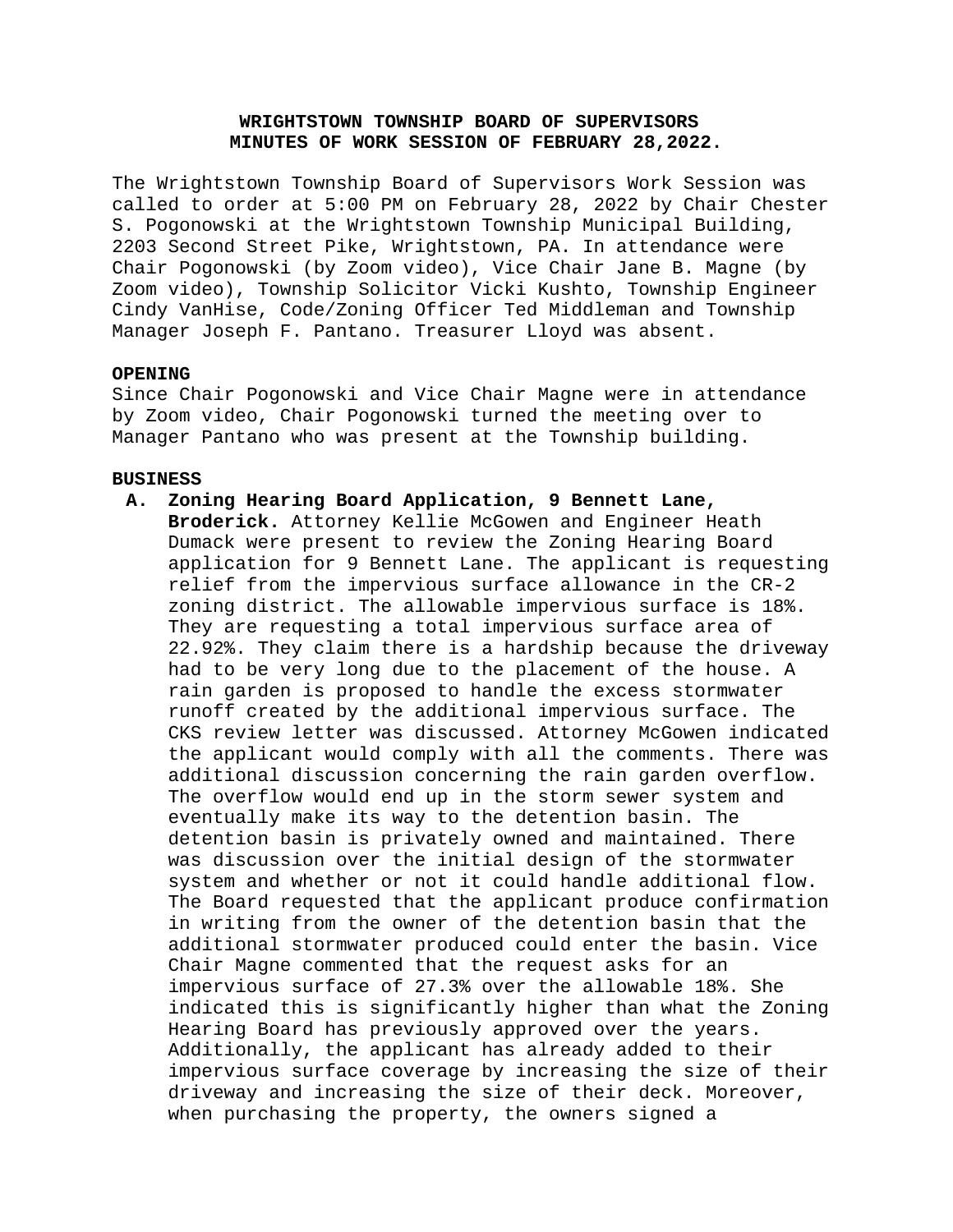Residential Disclosure Statement verifying that they were aware that their lot was limited to 7329 sq. ft. (18%) for impervious surface coverage. The item will be placed on the March 7 agenda to consider sending a letter to the Zoning Hearing Board stating the Board's position on the application.

- **B. Land Development Discussion for Country Store, 557 Durham Road.** Attorney Gregory Heleniak, property owner Eric Kretschman and Architect Steve Kline were present to discuss the Zoning Hearing Board application for the property at 557 Durham Road. The property consists of 33,048 square feet. There are three existing structures on the property: the main building which includes two stores and a residential apartment, a second building which is presently residential and a garage that has fallen into disrepair. The plan is to eliminate the residential use on the property and have all retail sales. Engineer Kline presented revised plans showing existing conditions and what is proposed. There was discussion on site access, traffic circulation, impervious surface coverage, parking, site lighting and stormwater management. Attorney Heleniak presented and discussed the variances being requested. The applicant is requesting special exceptions for expansion of existing retail use and permission to expand greater than 25%, as well as variances from maximum impervious surface, front yard setback, side yard setback, required parking spaces, required fencing/retaining wall, reduction in parking space size, front yard and side yard parking requirements, and relief from buffering and island requirements. There was much discussion concerning parking and safe access to the property. Pedestrian circulation and handicap access issues were discussed. Chair Pogonowski made a motion to send a letter to the Zoning Hearing Board indicating the Township is taking no position on the application. The motion was seconded by Vice Chair Magne and approved.
- **C. Agenda of March 7, 2022**. The agenda was reviewed and discussed.

**SOLICITOR'S REPORT** There was none.

**SUPERVISORS' COMMENTS** There were none.